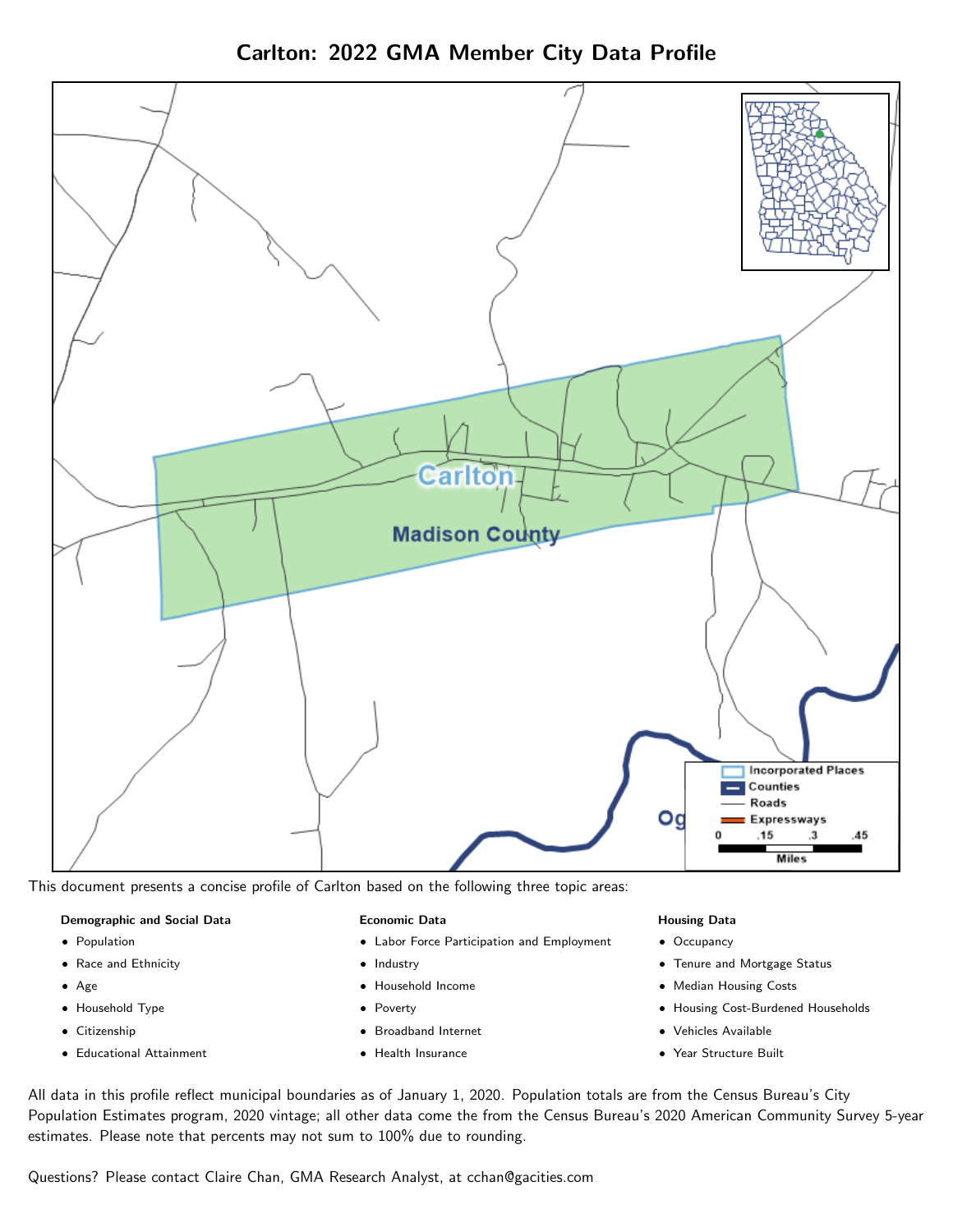# Carlton: Demographic and Social





**Citizenship** 



Source: American Community Survey, 2020 5-year estimates, table B05002 Source: American Community Survey, 2020 5-year estimates, table B15002

Race and Ethnicity



Source: U.S. Census Bureau, City Population Estimates, 2020 vintage Source: American Community Survey, 2020 5-year estimates, table B03002

## Household Type



Source: American Community Survey, 2020 5-year estimates, table B01001 Source: American Community Survey, 2020 5-year estimates, table B11001

#### Educational Attainment



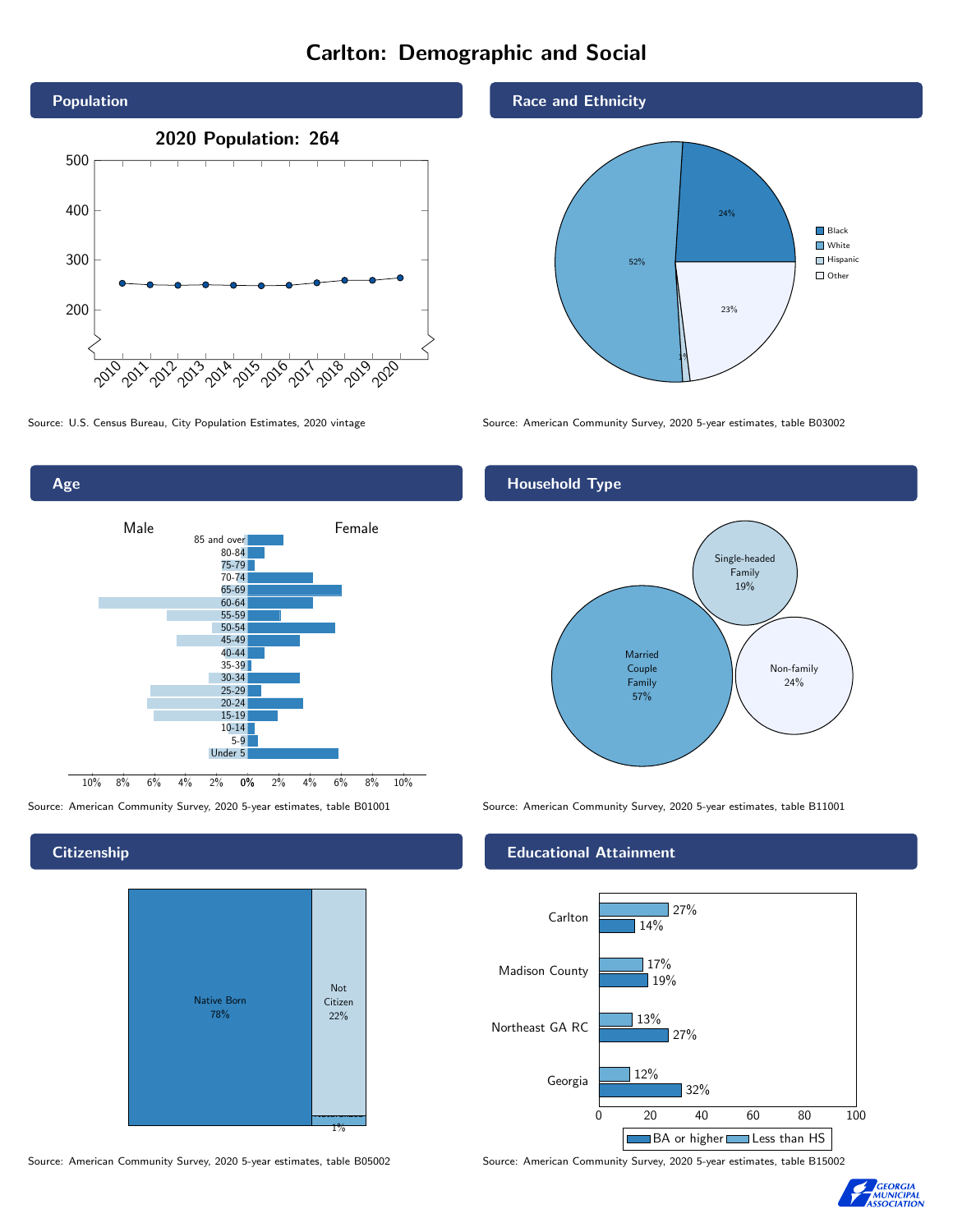# Carlton: Economic



Source: American Community Survey, 2020 5-year estimates, table B23001 Note: Unemployment rate is based upon the civilian labor force.

## Industry

| Agriculture, forestry, fishing and hunting, and mining      | 13%   |
|-------------------------------------------------------------|-------|
| Construction                                                | 10%   |
| Manufacturing                                               | 8%    |
| <b>Wholesale Trade</b>                                      | $1\%$ |
| Retail Trade                                                | 11%   |
| Transportation and warehousing, and utilities               | 17%   |
| Information                                                 | $1\%$ |
| Finance and insurance, real estate, rental, leasing         | 2%    |
| Professional, scientific, mgt, administrative, waste mgt    | 3%    |
| Educational services, and health care and social assistance | 25%   |
| Arts, entertainment, recreation, accommodation, food        | 3%    |
| service                                                     |       |
| Other services, except public administration                | 2%    |
| Public administration                                       | $4\%$ |

Source: American Community Survey, 2020 5-year estimates, table C24030



Source: American Community Survey, 2020 5-year estimates, tables B19013 and B19025 Source: American Community Survey, 2020 5-year estimates, table B17010



### Poverty



#### Health Insurance



Source: American Community Survey, 2020 5-year estimates, table B28002 Source: American Community Survey, 2020 5-year estimates, table B18135